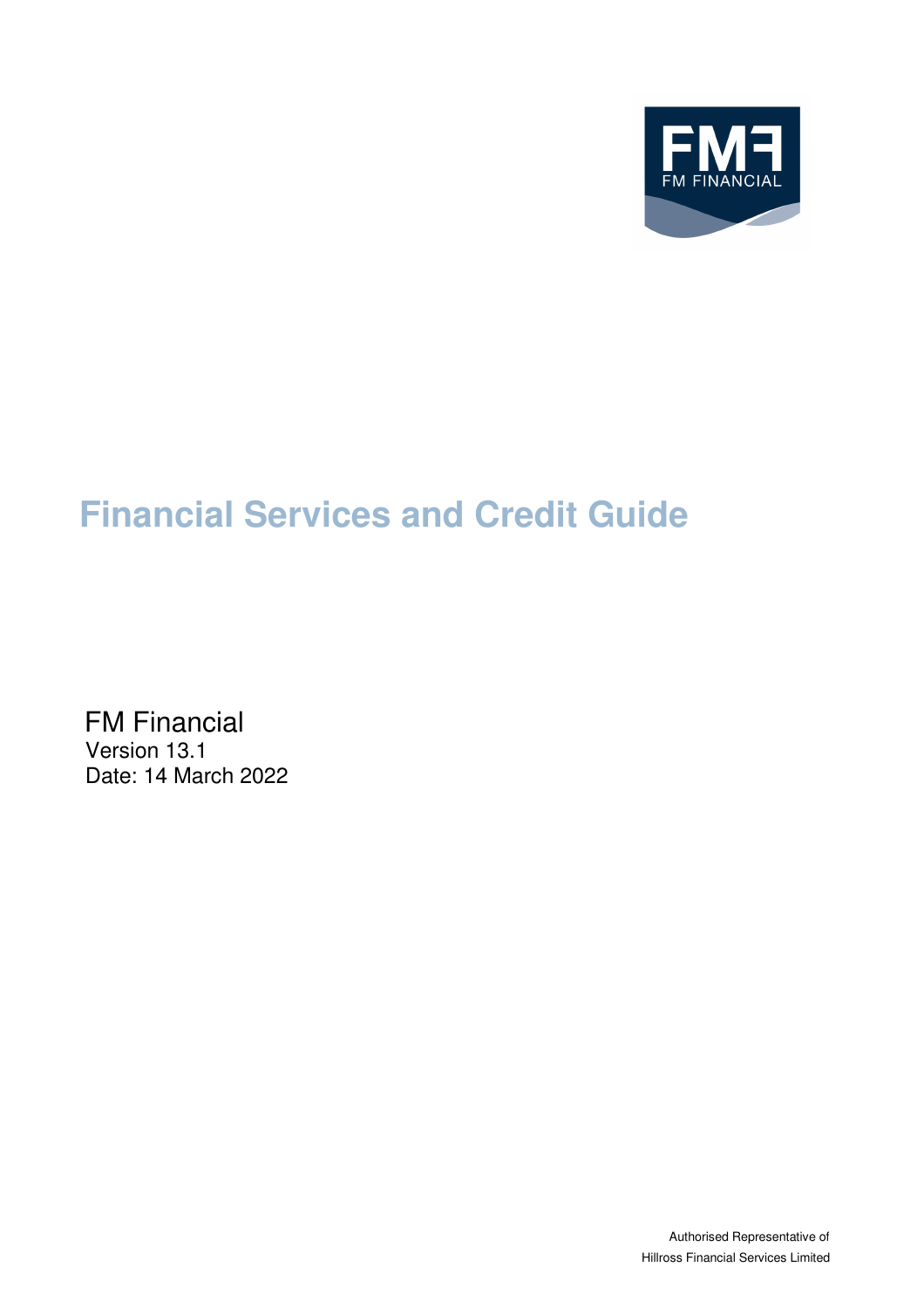This Financial Services and Credit Guide (FSCG) contains information that will help you decide whether to use the financial services we offer. It sets out:

- who we are and how we can be contacted
- $\blacksquare$  the advice and services we provide
- **Information about our licensee, Hillross Financial Services Limited (Hillross)**
- **Delach our fees and how we, and Hillross are paid in connection with those services**
- **how we manage your private information**
- **how you can complain about a matter relating to us or Hillross**

### Documents you may receive

We will provide you with a number of documents as you progress through our financial planning process to capture each stage of your advice journey. We may provide these documents to you electronically to your nominated email address, unless otherwise agreed.

When we provide personal advice it will normally be documented and provided to you in a Statement of Advice (SOA), known as a financial plan. The financial plan contains a summary of your goals and the strategies and any financial products we may recommend to achieve your goals. It also provides you with detailed information about product costs and the fees and other benefits we and others will receive, as a result of the advice we have provided.

If we provide further personal advice a financial plan may not be required. We will keep a record of any further personal advice we provide you for at least seven years after our relationship ends. You may request a copy of such records by contacting our office during that period.

If we recommend or arrange a financial product for you we will provide a product disclosure statement (PDS) or investor directed portfolio service (IDPS) guide where relevant. These documents contain the key features of the recommended product, such as its benefits and risks as well as the costs you will pay the product provider to manage that product. You should read any warnings contained in your advice document, the PDS or IDPS guide carefully before making any decision relating to a financial strategy or product.

#### **Not Independent**

Generally, we provide personal advice in line with our Approved Product and Services List (APSL) which may include financial products and services associated with the licensee. We may receive commissions from life insurance products we recommend and non-monetary benefits such as training and educational seminars from product providers. For these reasons, we are not considered independent, impartial, or unbiased.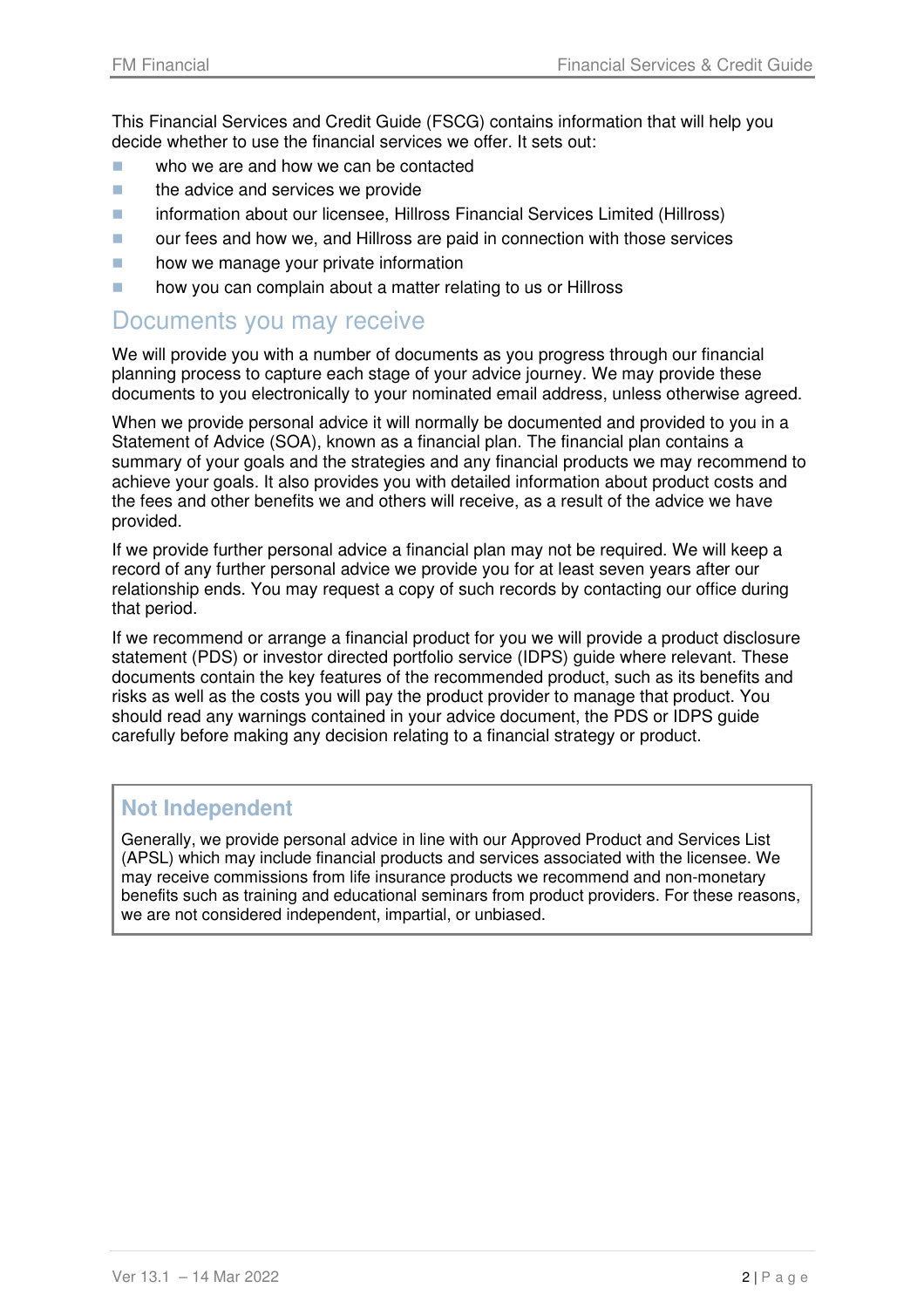# **About our firm**

#### **Summary of the business**

| <b>Name</b>                         | FM FINANCIAL PTY LIMITED<br>trading as 'FM Financial'and 'Hillross Albury' |
|-------------------------------------|----------------------------------------------------------------------------|
| <b>Australian Business Number</b>   | 80 074 824 749                                                             |
| Authorised representative number    | 247548                                                                     |
| <b>Credit representative number</b> | 369104                                                                     |

#### **Our office contact details**

| <b>Address</b> | Centrepoint Arcade, 59 Wilson Street, Burnie TAS 7320 |
|----------------|-------------------------------------------------------|
| <b>Phone</b>   | 1300 763 544                                          |
| <b>Fax</b>     | 03 64624701                                           |
| Email          | info@fmfinancial.com.au                               |
| Website        | www.fmfinancial.com.au                                |

This guide provides information about our advisers including their contact details, qualifications, experience, the services they may offer and financial products they can provide advice on.

FM Financial Pty Limited has more than one office. This FSCG details information about our firm only. You can obtain the FSCG for other offices by contacting them on the details below.

#### **Burnie office contact details**

| <b>Address</b>                       | Centrepoint Arcade, 59 Wilson Street, Burnie TAS 7320        |  |
|--------------------------------------|--------------------------------------------------------------|--|
| <b>Phone</b>                         | 1300 763 544                                                 |  |
| Fax                                  | 03 6432 4701                                                 |  |
| <b>Email</b>                         | info@fmfinancial.com.au                                      |  |
| Melbourne office contact details     |                                                              |  |
| <b>Address</b>                       | Suite 2.14, Level 2, 202 Jells Road, Wheelers Hill, VIC 3150 |  |
| <b>Phone</b>                         | 1300 763 544                                                 |  |
| Fax                                  | 03 9872 6833                                                 |  |
| <b>Email</b>                         | info@fmfinancial.com.au                                      |  |
| <b>Hobart office contact details</b> |                                                              |  |
| <b>Address</b>                       | WOTSO Level 2, 162 Macquarie Street, Hobart TAS 7000         |  |
| <b>Phone</b>                         | 1300 763 544                                                 |  |
| <b>Fax</b>                           | 03 6432 4701                                                 |  |
| <b>Email</b>                         | info@fmfinancial.com.au                                      |  |
| <b>Albury office contact details</b> |                                                              |  |
| <b>Address</b>                       | 533 Kiewa Street, Albury NSW 2640                            |  |
| <b>Phone</b>                         | 02 6041 1177                                                 |  |
| <b>Email</b>                         | admin@hillrossalbury.com.au                                  |  |
|                                      |                                                              |  |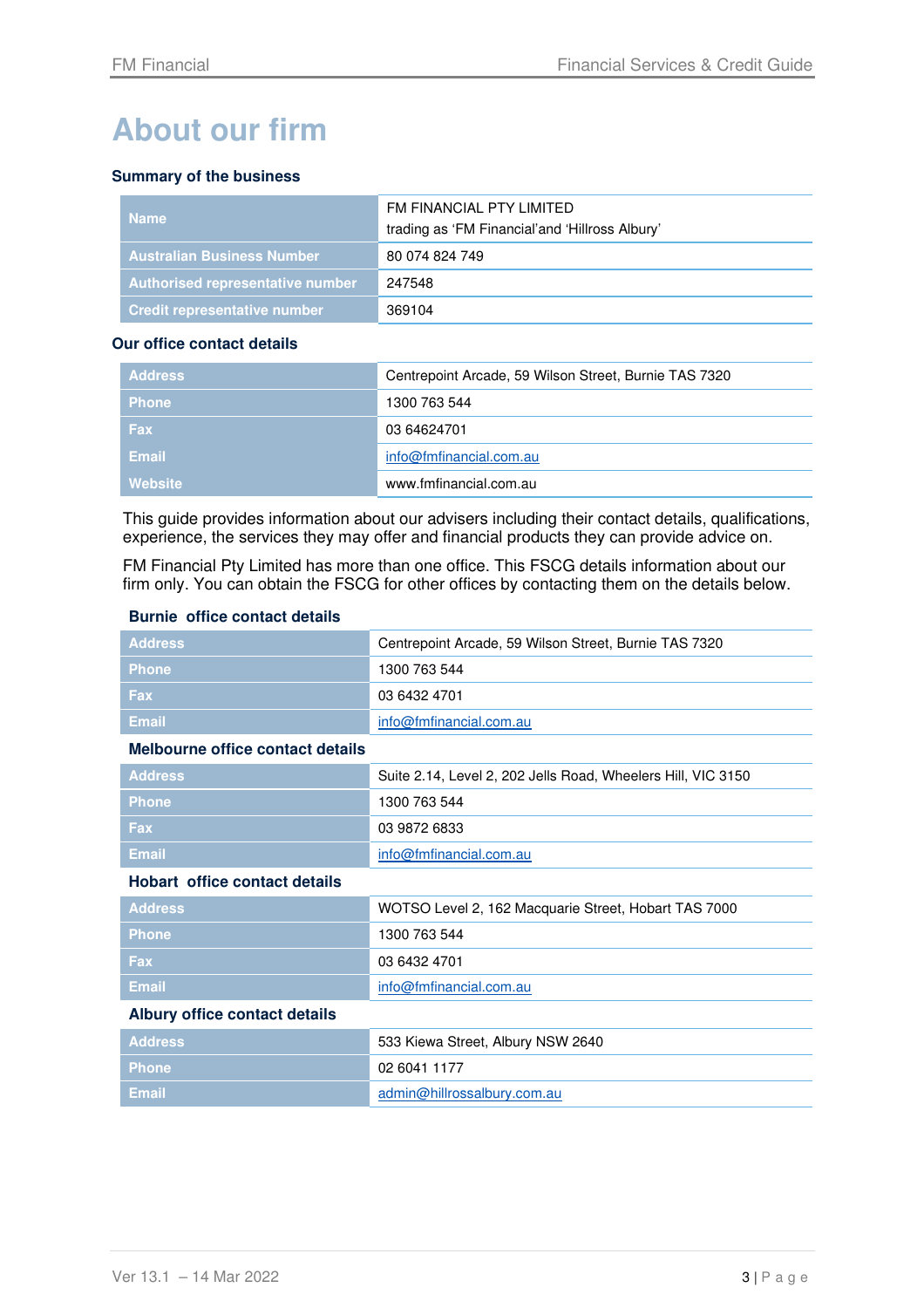# Our advice and services

We can provide you with personal and general advice about specific services and financial products listed below. We can also arrange for financial products to be issued without advice from us. In some cases, we may not be able to distribute a financial product to you under nonpersonal advice if your circumstances do not fit within a product's target market.

Individual advisers within our firm may not be qualified to provide advice in all of the services and products noted below. Their individual profile guides will note any limitations to the advice they are qualified to provide. At all times we will ensure the appropriate adviser is available to you to provide advice consistent with your goals.

The following table sets out the areas of advice we can help you with as well as the products and services we can arrange.Any additional advice or services we can offer you, or limitations to the list below, will be outlined in **Our Financial Advisers and Credit Advisers** on page 12.

| We can provide financial advice in                                                                                                                                                                                                                                                                                                                                                         | We can provide advice and arrange the following products                                                                                                                                                                                                                                                                                                                                                                                                                                                                                                                                                                                                                                                                                                                                                                                                                                                                                                  |
|--------------------------------------------------------------------------------------------------------------------------------------------------------------------------------------------------------------------------------------------------------------------------------------------------------------------------------------------------------------------------------------------|-----------------------------------------------------------------------------------------------------------------------------------------------------------------------------------------------------------------------------------------------------------------------------------------------------------------------------------------------------------------------------------------------------------------------------------------------------------------------------------------------------------------------------------------------------------------------------------------------------------------------------------------------------------------------------------------------------------------------------------------------------------------------------------------------------------------------------------------------------------------------------------------------------------------------------------------------------------|
| relation to:                                                                                                                                                                                                                                                                                                                                                                               | and services:                                                                                                                                                                                                                                                                                                                                                                                                                                                                                                                                                                                                                                                                                                                                                                                                                                                                                                                                             |
| Investment strategies (strategic<br>asset allocation and goals based<br>investing)<br>Budget and cash flow management<br>Debt management (including<br>borrowing for personal and<br>investment purposes)<br>Salary packaging<br>Superannuation strategies and<br>retirement planning<br>Personal insurance<br>Estate planning<br>Centrelink and other government<br>benefits<br>Aged care | Superannuation, including retirement savings accounts<br>Self-managed superannuation funds (SMSF)<br>Borrowing within your SMSF<br>Employer superannuation<br>Managed investments<br>Investor directed portfolio services (for example,<br>administration platforms)<br>Deposit and payment products (for example term<br>deposits, cash management accounts and non-cash<br>payment products)<br>Standard margin loans<br>Retirement income streams, including pensions and<br>annuities<br>Personal and group Insurance (life cover, disability,<br>income protection and trauma)<br>Life investment products including whole of life,<br>endowment and bonds<br>Securities (including listed securities and debt<br>securities)<br>Exchange traded funds and Listed investment<br>companies<br>Arranging for listed securities, shares and debentures<br>to be bought and sold via a platform and broker<br>Limited selection of investment guarantees |

Hillross maintains an approved products and services list from a diversified selection of approved Australian and International provides, including companies related to Hillross. These have been researched by external research houses as well as our in-house research team.

Hillross periodically reviews these products to ensure that they remain competitive with similar products that address similar client needs and objectives. Generally, we recommend products that are on the approved products and services list. However, if appropriate for your needs, we may, subject to Hillross' approval, recommend other products.

A copy of the approved products and services list can be supplied to you upon request.

If we recommend a new platform or portfolio administration service, we use those approved by Hillross. These services may include those issued by companies related to Hillross.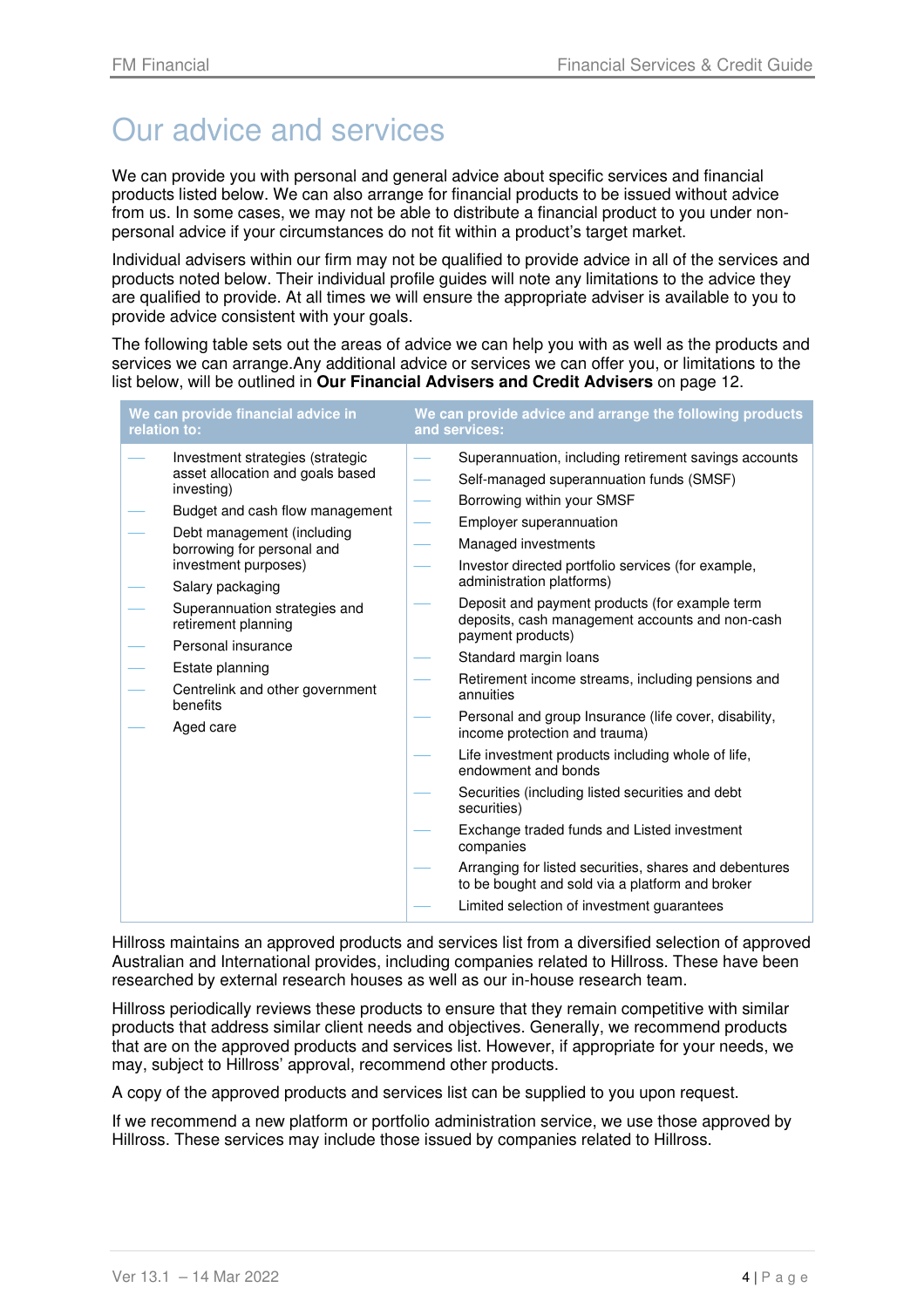As at October 2021, the lenders whose products are most commonly recommended by accredited mortgage consultants authorised by Hillross are Westpac, Macquarie Bank, AFG Home Loans, ANZ, NAB and Bank SA.

#### Tax implications of our advice

Under the Tax Agent Services Act 2009, FM Financial Pty Limited, trading as "FM Financial" and "Hillross Albury" is authorised by the Tax Practitioners Board to provide tax (financial) advice services on matters that are directly related to the nature of the financial planning advice provided to you. We will not consider any other tax matters in our advice to you. Where tax implications are discussed they are incidental to our recommendations and only included as an illustration to help you decide whether to implement our advice.

### Transaction services

We can arrange to complete transactions for you on limited types of financial products where we can take your instructions and arrange for the transaction to be completed, without providing personal advice. If you wish to proceed without our advice, we will ask you to confirm your instructions, which will be documented in writing. We will keep a record of this documentation for seven years after the end of our relationship. You may request a copy of such records by contacting our office during that period.

#### Your relationship with us and using our services

You can contact us directly with any instructions relating to your financial products. This includes giving us instructions by telephone, mail or email. We can only accept your instructions via email once you have signed an authority form.

We will work with you to agree what advice and services we will provide and when and how often we will provide them.

Where you agree to annual advice and services, the details will be documented and provided to you in an advice or service agreement. This includes the frequency of contact between us, service standards that may apply, any fee arrangements and how the agreement can be terminated.

If at any time you wish to terminate your relationship with us, please contact us using the details shown in this guide.

#### Providing information to us

It is important that we understand your circumstances and goals, so that we can provide you with appropriate advice and services. You have the right not to provide us with any personal information. Should you choose to withhold information, or if information you provide is incomplete or inaccurate the advice or services we provide you may not be appropriate for you.

It is also important that you keep us up to date by informing us of any changes to your circumstances so we are able to determine if our advice continues to be appropriate.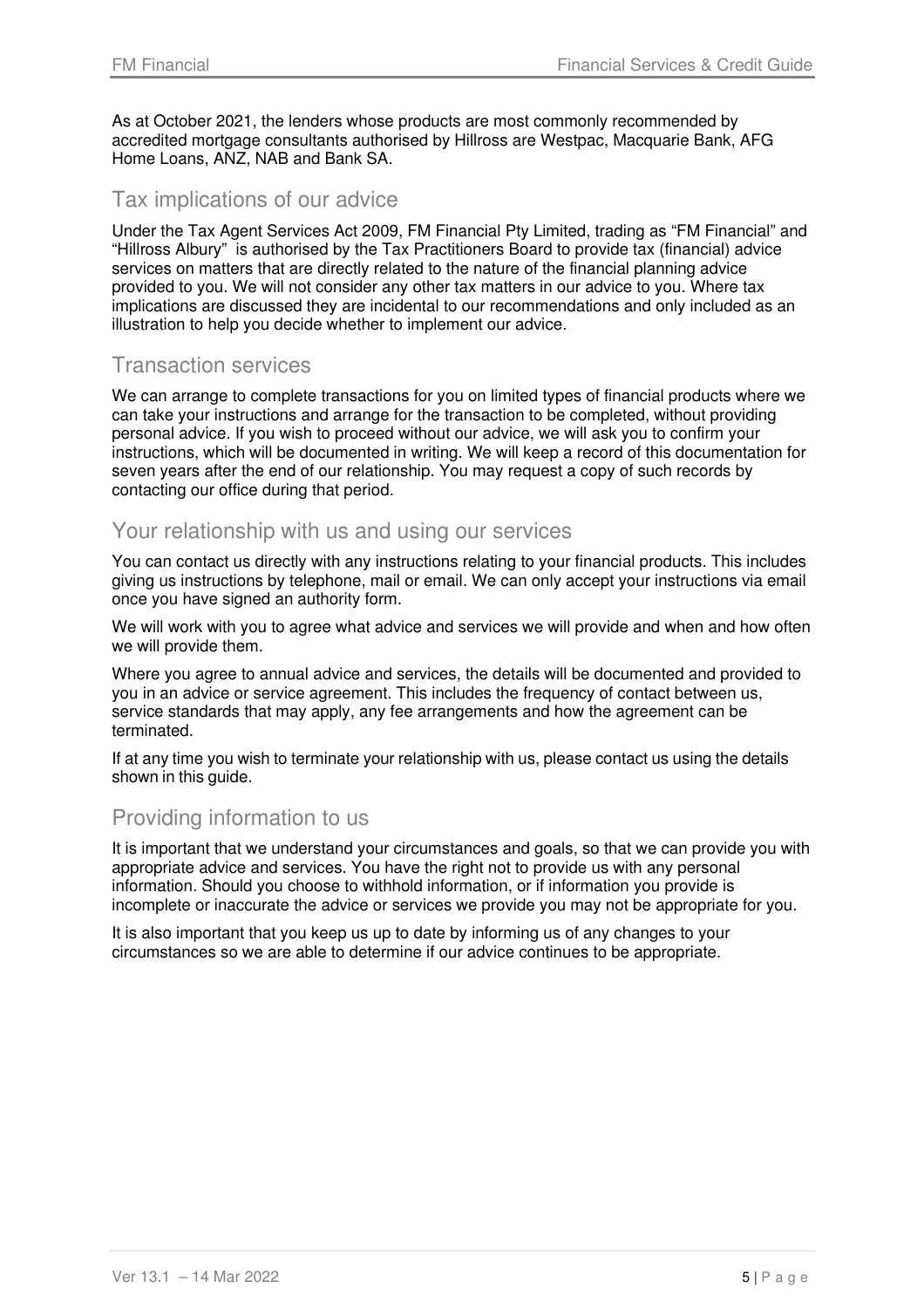# **Our fees**

The actual fee charged to you will depend on the nature of the advice or service we provide. We will discuss and agree the actual fees with you before we proceed. The following section outlines the types of fees that may apply:

The fees charged for our advice and services may be based on a combination of:

- **A** set dollar amount; or
- **A** percentage based fee

Our agreed advice and service fees may include charges for:

- **Initial advice**
- **DECONGLISH** Ongoing advice and services
- **Annual advice and services**

Please note that for services in relation to insurance and some credit products, commissions may be paid by the product provider as follows:

- Initial commission a percentage of the value of your loan balance or insurance premiums; and
- **Ongoing commission a percentage of the value of your outstanding loan amount or premiums,** usually calculated at the end of each month in which you hold the loan, or on renewal of insurance products

#### **Payment methods**

We offer you the following payment options for payment of our advice and service fees:

- **BPAY, direct debit (savings), credit card or cheque; and**
- Deduction from your investment (subject to the advice and service provided)

All permissible fees and commissions will be paid directly to Hillross as the licensee. It will then pass on the amounts due to us through its payment system. Hillross charges our practice a Licensee Fee each year. The Licensee Fee is determined as an annual amount based on a number of factors, including our business revenue, the number of advisers and/or accredited mortgage consultants in the practice and a practice fee.

For more information on our services, please see our **Schedule of fees** attached or available on request.

#### **Fixed service fees**

We offer the following services at these fees:

| <b>Service</b>                          | <b>Fee</b>                                                                                                             |                        |
|-----------------------------------------|------------------------------------------------------------------------------------------------------------------------|------------------------|
| SMSF Administration, Compliance & Audit | $$3,000$ pa                                                                                                            |                        |
| Centrelink Management Services (only)   | $$1,100$ pa                                                                                                            |                        |
| Share purchases & sales transactions    | 1% or min of \$75 per trade                                                                                            |                        |
| Additional Services - Hourly rates      | Senior Adviser or Accounting Professional<br>Para Planner / Portfolio Manager<br>Administration / Client Service staff | \$275<br>\$180<br>\$80 |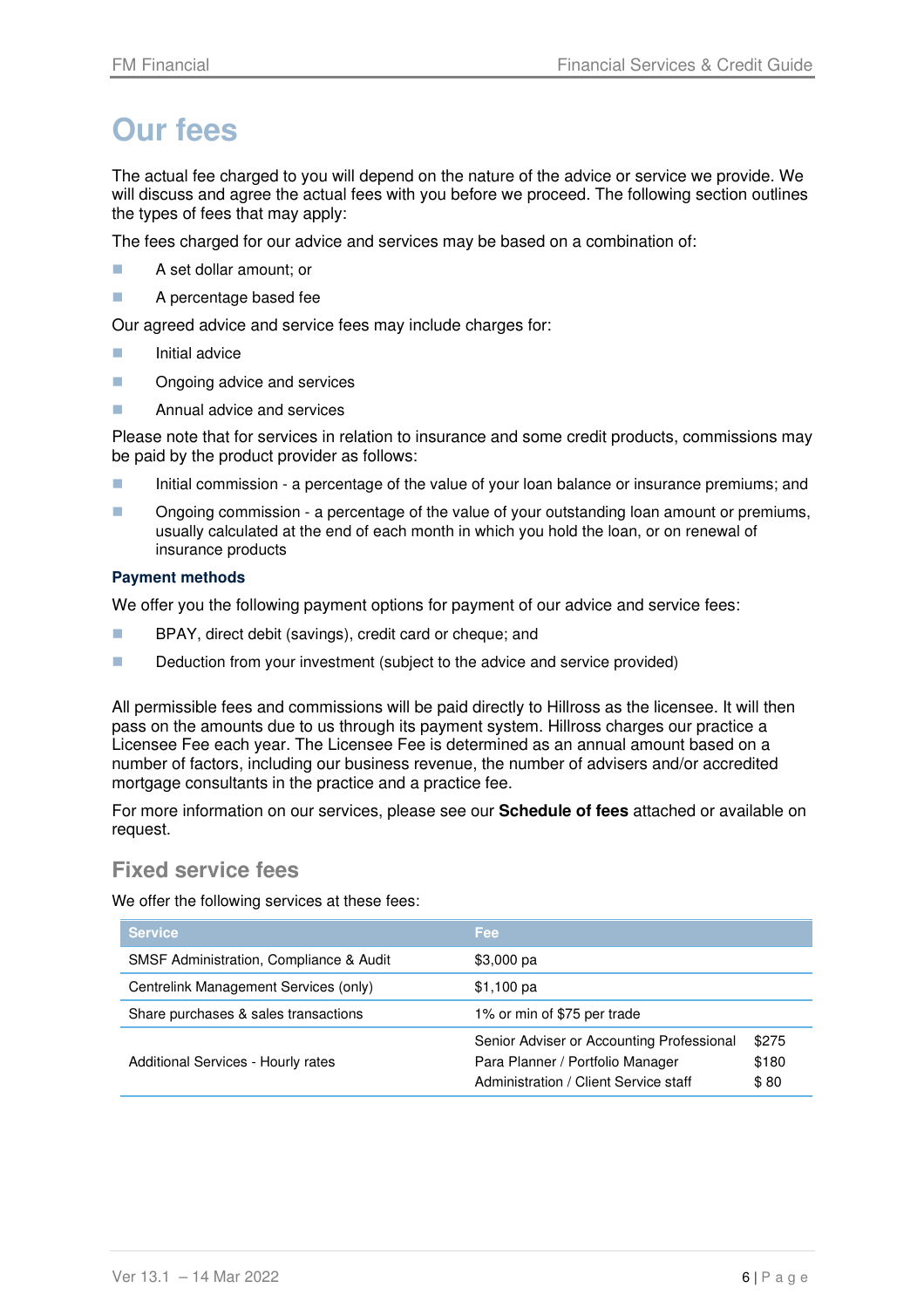#### **Other costs**

Where other costs are incurred in the process of providing our advice and services to you, you will be liable for these costs. However, we will agree all additional costs with you prior to incurring them.

#### **Other benefits we may receive**

The following are monetary and non-monetary benefits we may receive other than those explained above. These are not additional costs to you.

In addition to the payments we may receive for our advice and services, we may receive other support services or recognition from the licensee to help us grow our business. This could include education or training support, badging rights, technology, financing, events or other recognition we are eligible for. We may receive benefits from product issuers that may include non-monetary benefits that are valued at less than \$300. We may also participate in business lunches or receive corporate promotional merchandise tickets to sporting or cultural events and other similar items.

#### **Development, management and advice (DMA) run off payments**

Eligibility to receive DMA run off payments is dependent on us continuing to be authorised by and meeting standards set by Hillross. From 31 January 2020 we will be eligible to receive run off payments based on the amount of advice revenue we generated in 2018. Advice revenue includes revenue directly attributable to advice provided to a client for an agreed fee. It excludes commissions from investment, insurance and banking products. These payments are to assist with our cashflow over 3 years as set out in the table below. Run off payments will not be made after January 2023.

| <b>Year</b> | Total annual amount |
|-------------|---------------------|
| 2021        | \$66,000.00         |
| 2022        | \$33,000.00         |

#### **Placement fees**

From time to time Hillross will receive fees from brokers or product issuers (including AMP group companies) for arranging client participation in Initial Public Offerings (IPOs) of financial products. The fee, which is generally a percentage of the fee paid to the broker, varies from offer to offer and by the level of participation by Hillross. We may share in this fee based on the level of participation by our clients.

#### **Business buy-back option**

Where we request Hillross to buy-back our business on or prior to 31 December 2021 and this is approved by Hillross, then if we leave the financial services industry, Hillross makes available a facility for its authorised representatives to transfer their clients. If this happens, Hillross may buy back the servicing rights of our clients. The facility is subject to certain conditions (such as, reason for sale, time the firm has been operating with Hillross, level of adherence to Hillross compliance requirements and achieving a satisfactory level of customer service), and provides a minimum value for our register of clients. The minimum value is based on a multiple of firm revenue. If at some future time we should look to sell our firm, Hillross may purchase the servicing rights of our clients in these circumstances.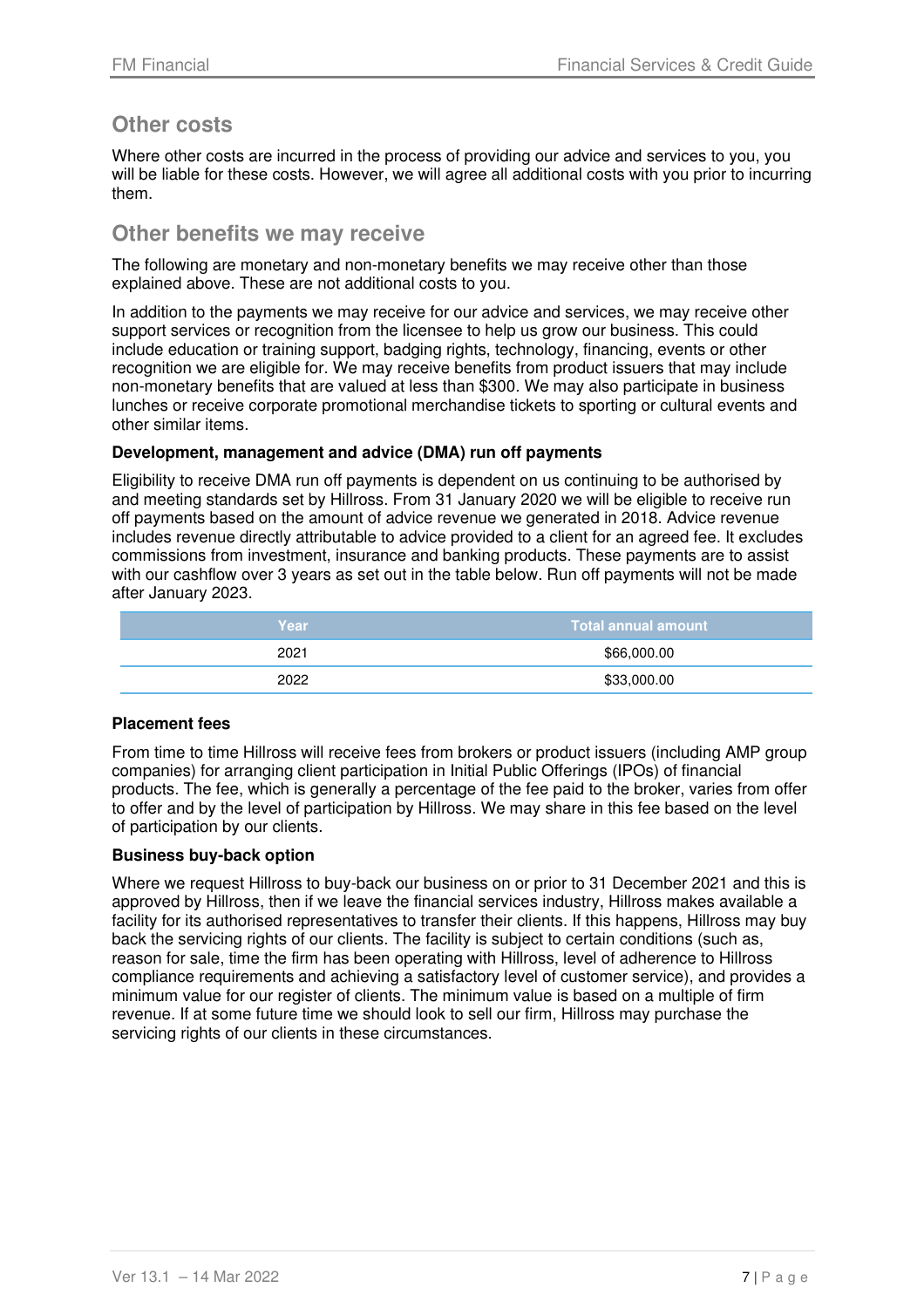#### **Personal and professional development**

Hillross offers education, personal and professional development opportunities to our firms on an annual basis. Participation in these opportunities may be based on attainment of qualifying criteria or open eligibility.

#### **Education and professional development**

Provided we meet specific qualification criteria Hillross will support the firm with up to 20% of the licensee fees payable by the firm to the licensee in 2017 to meet the training and education requirements for financial advisers as required by Financial Adviser Standards and Ethics Authority.

The support mentioned above is paid by Hillross directly to the education provider and not to us.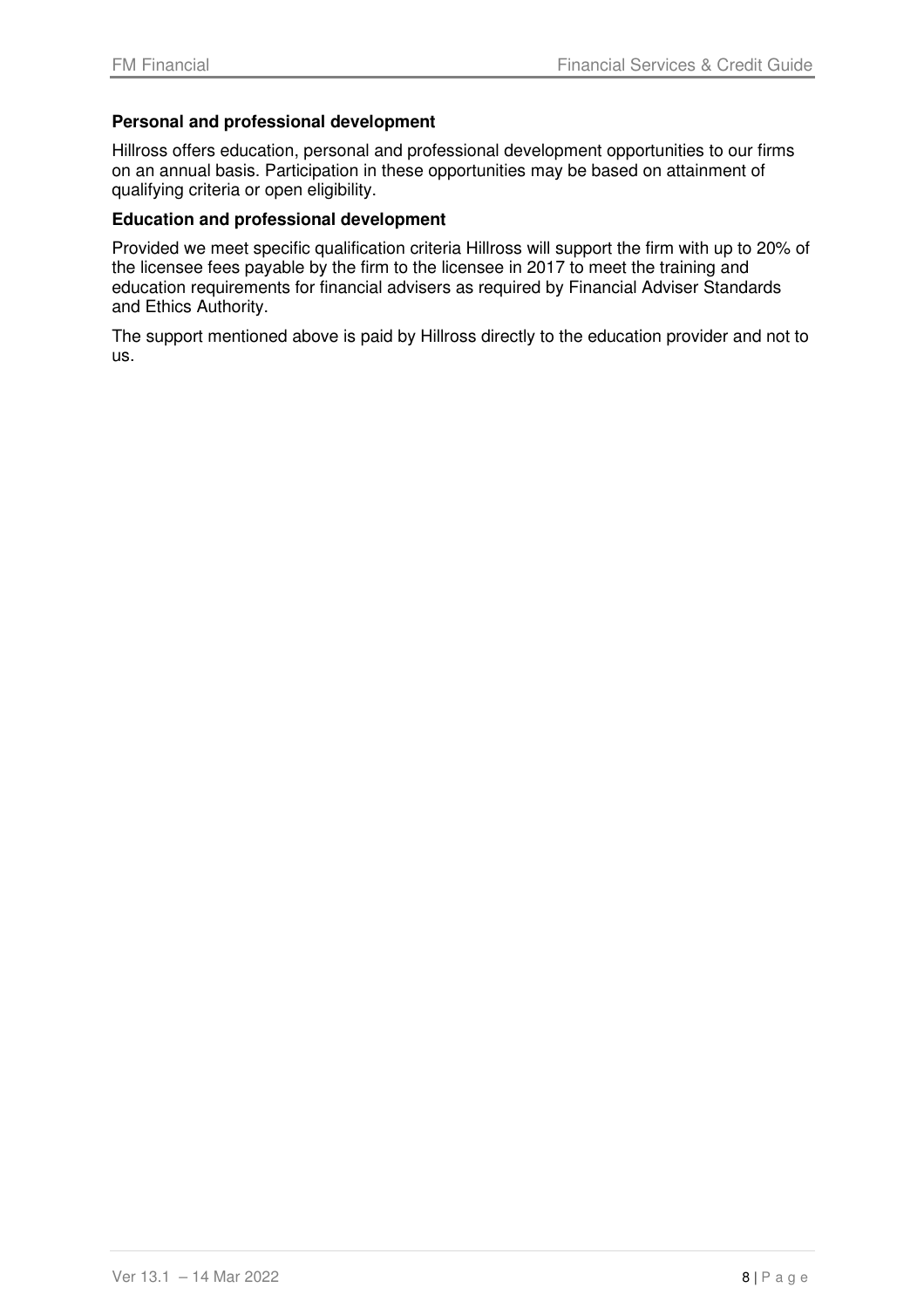# **Relationships and associations**

It is important that you are aware of the relationships that Hillross has with providers of financial services and products as they could be seen to influence the advice you receive.

### About our licensee

Hillross Financial Services Limited ABN 77 003 323 055 Australian Financial Services and Australian Credit Licensee Licence No: 232705

Hillross has:

- **Approved the distribution of this guide**
- **Authorised us to provide advice and other services as described in this quide**
- **Authorised us to provide credit assistance services to you**

Hillross' registered office is located at 33 Alfred Street, Sydney, NSW 2000.

### About the AMP Group

Hillross is a member of the AMP group of companies. We can provide advice on products from a wide range of financial product providers, some of which are related or associated with Hillross, namely:

- **National Mutual Funds Management** Limited
- **NMMT** Limited
- **N.M. Superannuation Pty Limited**
- **i** ipac asset management limited
- **AMP Bank Limited**
- **SMSF Administration Solutions Pty Ltd**
- **AMP Capital Funds Management** Limited
- **AMP Capital Investors Limited**
- **AMP** Superannuation Limited
- **Australian Securities Administration** Limited (ASAL)
- **NumberConcepts Pty Ltd**

If we recommend a product issued by the AMP Group or a third party product issuer, they will benefit from our recommendation by receiving product, administration and investment fees, as well as fees paid by fund managers to distribute their product. These fees are all disclosed in the relevant PDS or IDPS guide.

Authorised representatives and/or staff employed in our business may hold shares in AMP Limited, whose share price may be favourably affected by the sale of products issued by AMP Group companies.

#### Hillross' relationships with other companies

From time to time, AMP Services Limited (ASL) may facilitate access to Hillross and its authorised representatives for issuers to train or educate Hillross and its authorised representatives on their products.

Our other business activities and relationships

**Other business interests** 

#### **Aggregated CAR arrangements**

FM Financial Pty Ltd owns a percentage of the equity interests in One Financial Group Pty Ltd. One Financial Group Pty Ltd is also authorised by Hillross to provide financial advice. Our revenue results may be aggregated with One Financial Group Pty Ltd's revenue results for the purpose of determining licensee fees and/or the recognition payments (as outlined under Other benefits) that we and One Financial Group Pty Ltd may receive. These benefits include Reduced licensee fee.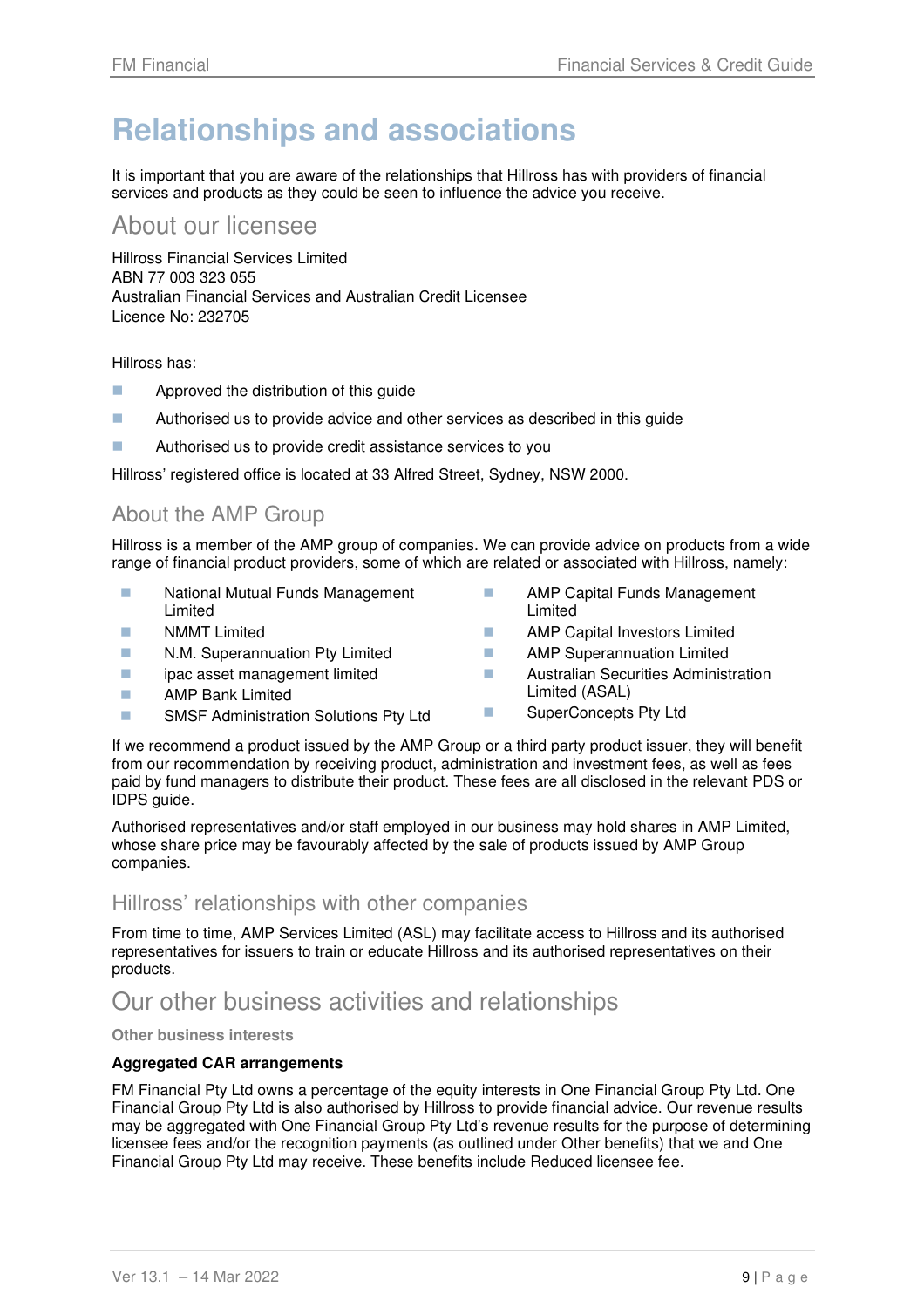# **Confidence in the quality of our advice**

If at any time you feel like you are not satisfied with our services, the following will help you understand your options and find a resolution.

- Contact your adviser and tell them about your complaint.
- If your complaint is not satisfactorily resolved within three business days, please contact Hillross:
	- o Phone 1800 812 388
	- o Email advicecomplaints@amp.com.au
	- o In Writing:
		- **Hillross Financial Services Limited**
		- **Attention: Head of Advice Complaints and Client Remediation**
		- 33 Alfred Street
		- **Sydney NSW 2000**
- **They will try to resolve your complaint quickly and fairly. They will provide you with a decision** in respect to your complaint within 30 days of us receiving it.
- We note that in some circumstances, it may not be possible for us to completely resolve a complaint within this timeframe. If you do not agree with our decision in respect of your complaint, or are otherwise unsatisfied with our response, you may escalate your complaint to one of the following External Dispute Resolution Schemes listed in the following table.

| Any issues relating to financial<br>advice, investments,<br>superannuation, insurance matters,<br>or credit matters | <b>Australian Financial Complaints Authority (AFCA)</b><br>GPO Box 3<br>Melbourne VIC 3001<br>1800 931 678<br>www.afca.org.au<br>info@afca.org.au |
|---------------------------------------------------------------------------------------------------------------------|---------------------------------------------------------------------------------------------------------------------------------------------------|
| Any issue relating to your personal<br>information                                                                  | <b>The Privacy Commissioner</b><br>GPO Box 5218<br>Sydney NSW 2001<br>1300 363 992<br>privacy@privacy.gov.au                                      |

You may also contact the **Australian Securities & Investments Commission (ASIC)** on 1300 300 630 (free call info line) to make a complaint and obtain information about your rights.

#### Professional indemnity insurance

We maintain professional indemnity insurance to cover our advice and the recommendations provided by your adviser. Hillross is also covered by professional indemnity insurance and this satisfies the requirements imposed by the Corporations Act 2001 and National Consumer Credit Protection Act. The insurance covers claims arising from the actions of former employees or representatives of Hillross, even where subsequent to these actions they have ceased to be employed by or act for Hillross.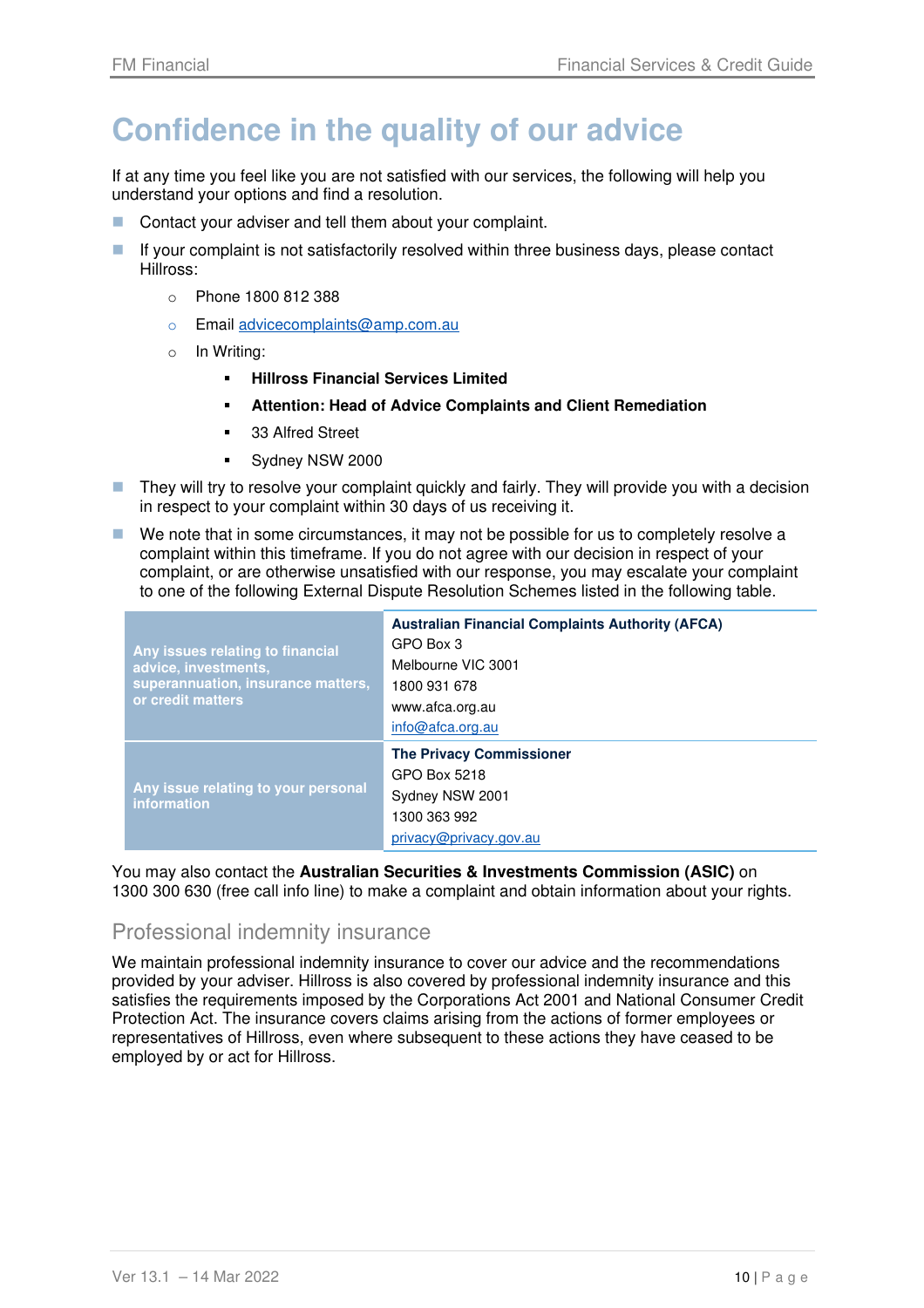# Your privacy

We are committed to protecting your privacy. Below we outline how we maintain the privacy of the information we collect about you.

### Privacy collection statement

As part of the financial planning process, we need to collect information about you. Where possible we will obtain that information directly from you, but if authorised by you we may also obtain it from other sources such as your employer or accountant. If that information is incomplete or inaccurate, this could affect our ability to fully or properly analyse your needs, objectives and financial situation, so our recommendations may not be completely appropriate or suitable for you.

We are also required under the Anti-Money-Laundering and Counter-Terrorism Financing Act (AML/CTF) 2006 to implement client identification processes. We will need you to present identification documents such as passports and driver's licences in order to meet our obligations.

We keep your personal information confidential, and only use it in accordance with our Privacy Policy. Some of the ways we may use this information are set out below:

- **The State Your adviser and Hillross may have access to this information when providing financial advice** or services to you;
- **The State Your adviser may, in the future, disclose information to other financial advisers, brokers and** those who are authorised by Hillross to review customers' needs and circumstances from time to time, including other companies within the AMP group (the Group);
- **The State Your information may be disclosed to external service suppliers both here and overseas who** supply administrative, financial or other services to assist your adviser and the Group in providing financial advice and services to you. A list of countries where these service providers are located can be found in the Group Privacy Policy;
- Your information may be used to provide ongoing information about opportunities that may be useful or relevant to your financial needs through direct marketing (subject to your ability to optout as set out in the Group Privacy Policy);
- Your information may be disclosed as required or authorised by law and to anyone authorised by you.

Your adviser and Hillross will continue to take reasonable steps to protect your information from misuse, loss, unauthorised access, modification or improper disclosure. You can request access to the information your adviser or Hillross holds about you at any time to correct or update it as set out in the Group Privacy Policy. The Group Privacy Policy also contains information about how to make a complaint about a breach of the Australian Privacy Principles.

For a copy of the Group's Privacy Policy visit http://www.amp.com.au/privacy or you can contact us.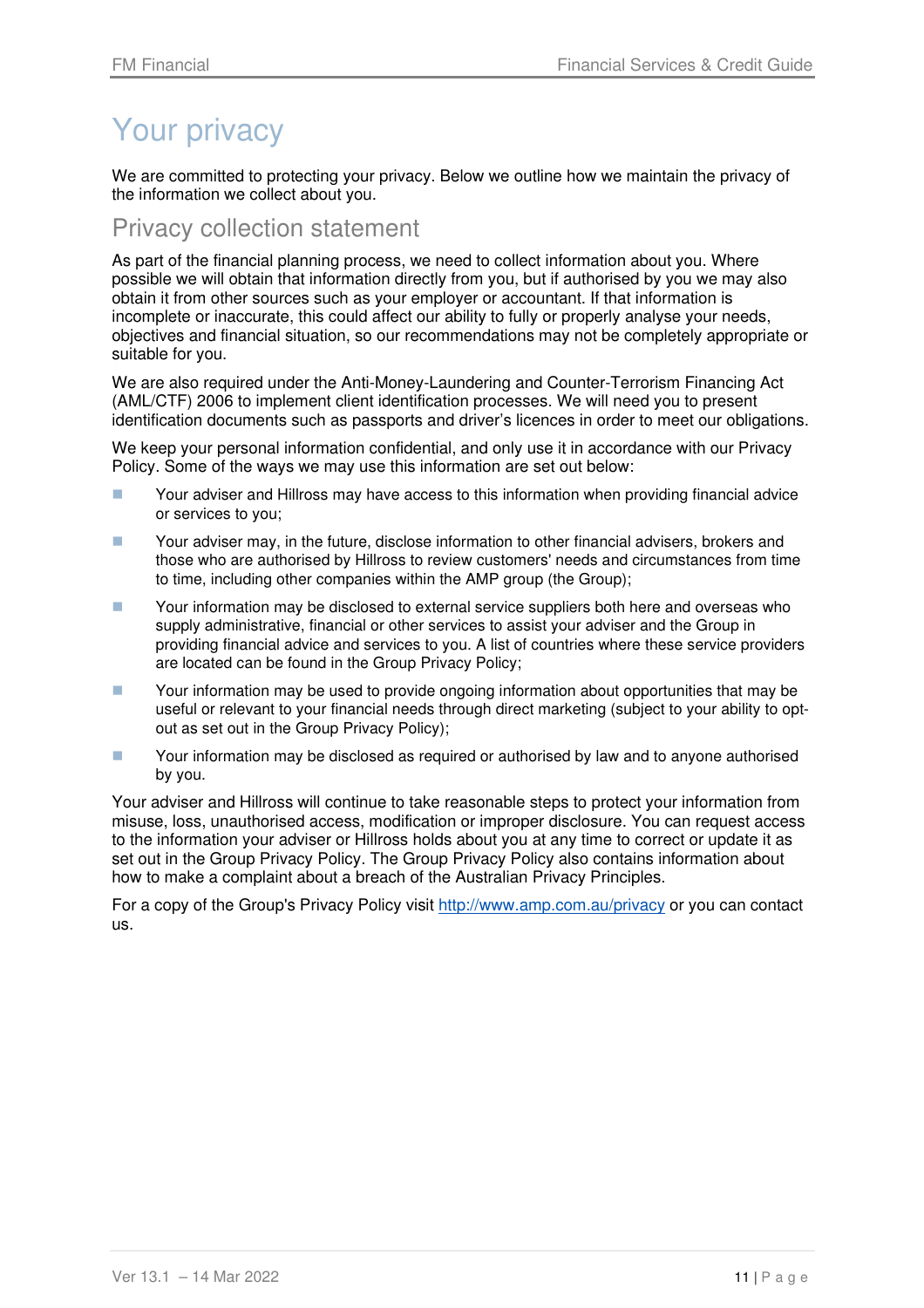# Our financial advisers and credit advisers

# Burnie Office

# About Leanne Stokes

| <b>Experience</b>                       | 20 plus years as a Financial Planner |
|-----------------------------------------|--------------------------------------|
| <b>Phone</b>                            | 1300 763 544                         |
| <b>Email</b>                            | leanne.stokes@fmfinancial.com.au     |
| <b>Authorised representative number</b> | 264719                               |
| <b>Credit representative number</b>     | 368660                               |

**Qualifications (Finance related)** 

Diploma of Financial Planning

Master of Business (Personal Financial Planning)

**Professional memberships** 

FPA - Financial Planning Association

**Professional designations** 

CFP - Certified Financial Planner (FPA)

## The advice and services I can provide

I am authorised to provide all the services listed in the **Our advice and services** section.

I am also a credit representative of Hillross and am authorised to provide strategic debt advice regarding how to structure debt, suitability of existing loan structures and repayment options. I am not authorised to provide credit assistance. If you require advice involving mortgages or other lending products, I can refer you to an accredited mortgage consultant.

### How I am paid

- **salary**
- **dividends**
- $\blacksquare$  bonus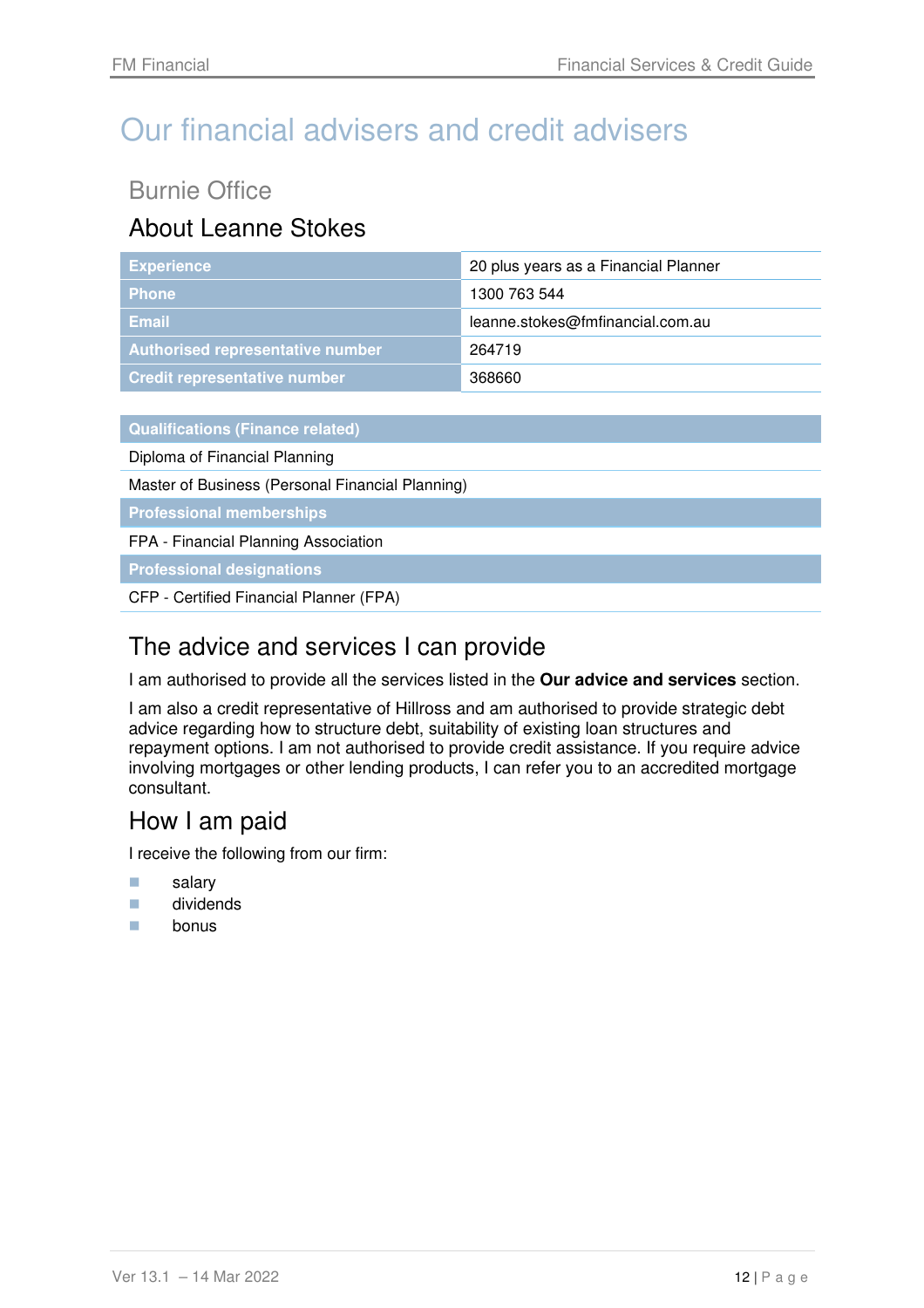# Albury Office About Kelly Mitchell

| <b>Experience</b>                       | Kelly has a wealth of knowledge in the<br>superannuation industry. Kelly specialises in<br>assisting young professionals and clients<br>planning for their retirement with 17 plus years<br>experience. |
|-----------------------------------------|---------------------------------------------------------------------------------------------------------------------------------------------------------------------------------------------------------|
| <b>Phone</b>                            | 02 6041 1177                                                                                                                                                                                            |
| <b>Email</b>                            | kellym@hillrossalbury.com.au                                                                                                                                                                            |
| <b>Authorised representative number</b> | 415534                                                                                                                                                                                                  |
| <b>Credit representative number</b>     | 415535                                                                                                                                                                                                  |

| <b>Qualifications (Finance related)</b> |
|-----------------------------------------|
|                                         |

Diploma of Financial Services (Financial Planning)

Bachelor of Business (Finance)

Diploma of Financial Services (Superannuation)

Master of Applied Finance (Financial Planning)

**Qualifications (Non-finance related)** 

Justice of Peace (JP) NSW

## The advice and services I can provide

I am authorised to provide the services listed in the **Our advice and services** section of this guide, except for the following:

**EXTERGHERIFF ESTATE PLANNIST ESTATE IN A LIGATE CONCOCOLD ESTATE IN A LIGATE CONCOCOLD ESTATE FOLLO FILMOGLY** financial products)

Should you require advice and services that extend beyond my authority I can refer you to a suitably qualified professional.

I am also a credit representative of Hillross and am authorised to provide strategic debt advice regarding how to structure debt, suitability of existing loan structures and repayment options. I am not authorised to provide credit assistance. If you require advice involving mortgages or other lending products, I can refer you to an accredited mortgage consultant.

### How I am paid

- salary
- **bonus**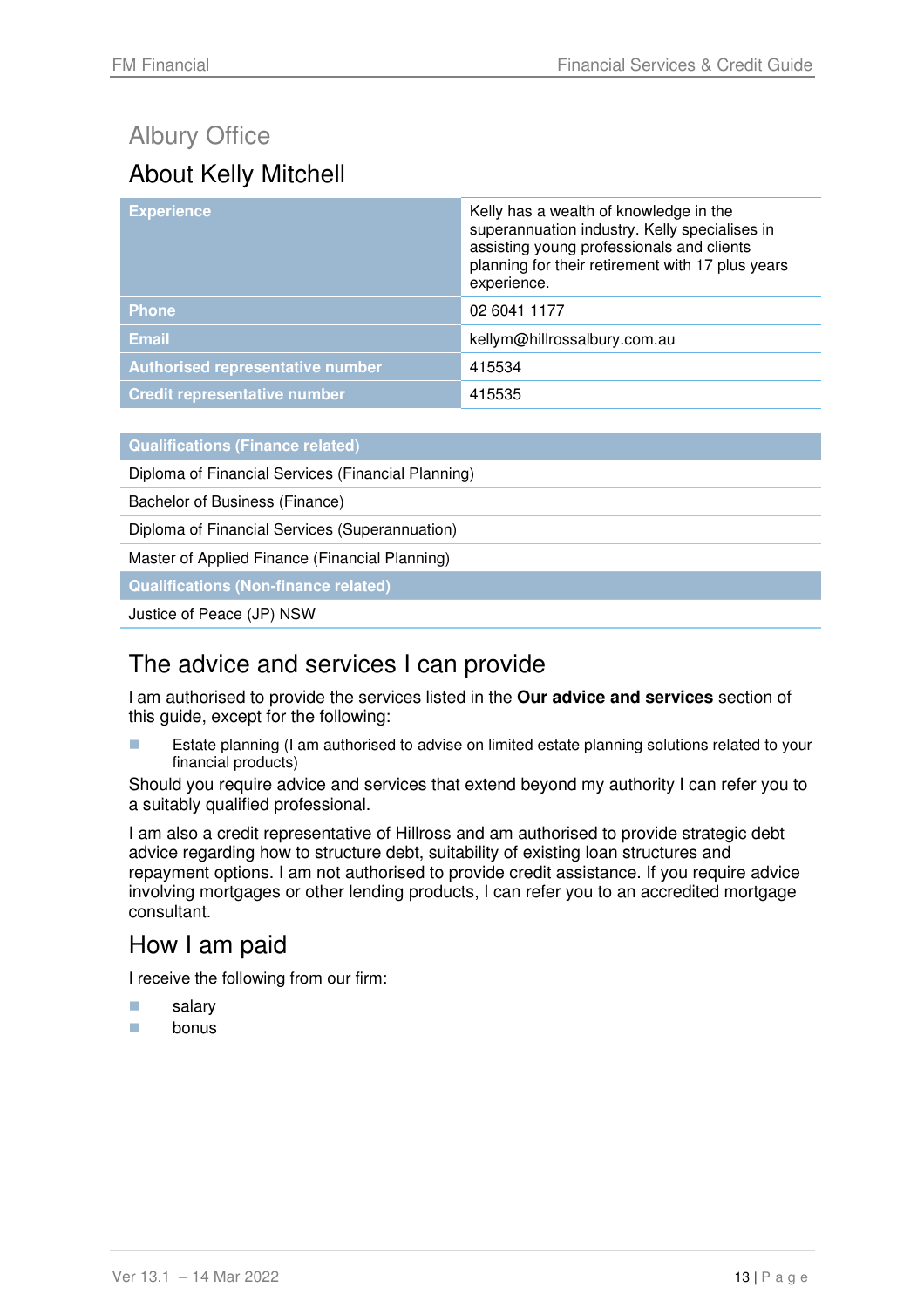# Albury Office

# About James Ellis

| <b>Experience</b>                       | James has been in the industry since 2008 with a<br>background in accounting, Self Managed Super and<br>Financial Advice. James has a passion for educating<br>his clients and improving their financial outcomes<br>through a ongoing relationship. |
|-----------------------------------------|------------------------------------------------------------------------------------------------------------------------------------------------------------------------------------------------------------------------------------------------------|
| <b>Phone</b>                            | 02 6041 1177                                                                                                                                                                                                                                         |
| <b>Email</b>                            | jamese@hillrossalbury.com.au                                                                                                                                                                                                                         |
| <b>Authorised representative number</b> | 1000489                                                                                                                                                                                                                                              |
| <b>Credit representative number</b>     | 538496                                                                                                                                                                                                                                               |

**Qualifications (Finance related)** 

Diploma of Financial Services (Financial Planning)

Bachelor of Business (Accounting)

**Professional memberships** 

FPA - Financial Planning Association

Aged Care Steps

**Professional designations** 

CFP - Certified Financial Planner (FPA)

### The advice and services I can provide

I am authorised to provide the services listed in the Our advice and services section of this guide, except for the following:

- **Aged care**
- **Employer super**
- **EXTER 12** Estate planning (I am authorised to advise on limited estate planning solutions related to your financial products)
- Gearing and margin lending
- **Goals based investing**
- **Limited selection of investment quarantees**
- **Debt securities**
- **SMSF** borrowing

Should you require advice and services that extend beyond my authority I can refer you to a suitably qualified professional.

I am also a credit representative of Hillross and am authorised to provide strategic debt advice regarding how to structure debt, suitability of existing loan structures and repayment options. I am not authorised to provide credit assistance. If you require advice involving mortgages or other lending products, I can refer you to an accredited mortgage consultant.

## How I am paid

I receive the following from our firm:

**Salary & bonus**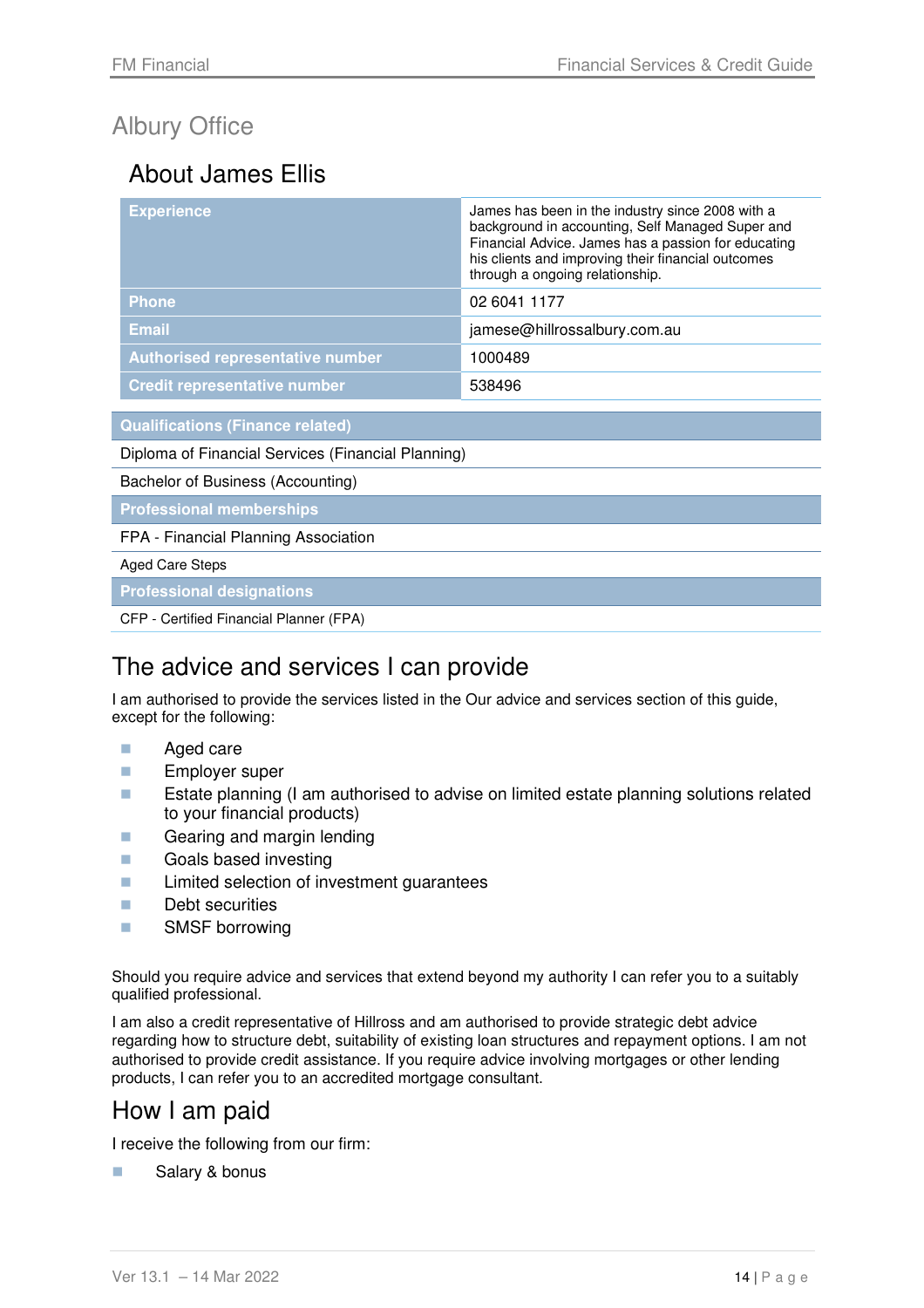# Hobart Office

# About Stephen Bray

| <b>Experience</b>                   | 20 plus years as a Financial Planner |
|-------------------------------------|--------------------------------------|
| <b>Phone</b>                        | 1300 763 544                         |
| Email                               | stephen.bray@fmfinancial.com.au      |
| Authorised representative number    | 402725                               |
| <b>Credit representative number</b> | 518921                               |

**Qualifications (Finance related)** 

Diploma of Financial Planning

Master of Financial Planning

**Professional memberships** 

FPA - Financial Planning Association

Stockbrokers Association of Australia

**Professional designations** 

CFP - Certified Financial Planner (FPA)

## The advice and services I can provide

I am authorised to provide the services listed in the **Our advice and services** section of this guide, except for the following:

- Gearing and margin lending
- **Debt securities**
- **SMSF** borrowing

Should you require advice and services that extend beyond my authority I can refer you to a suitably qualified professional.

I am also a credit representative of Hillross and am authorised to provide strategic debt advice regarding how to structure debt, suitability of existing loan structures and repayment options. I am not authorised to provide credit assistance. If you require advice involving mortgages or other lending products, I can refer you to an accredited mortgage consultant.

## How I am paid

- **salary**
- **n** bonus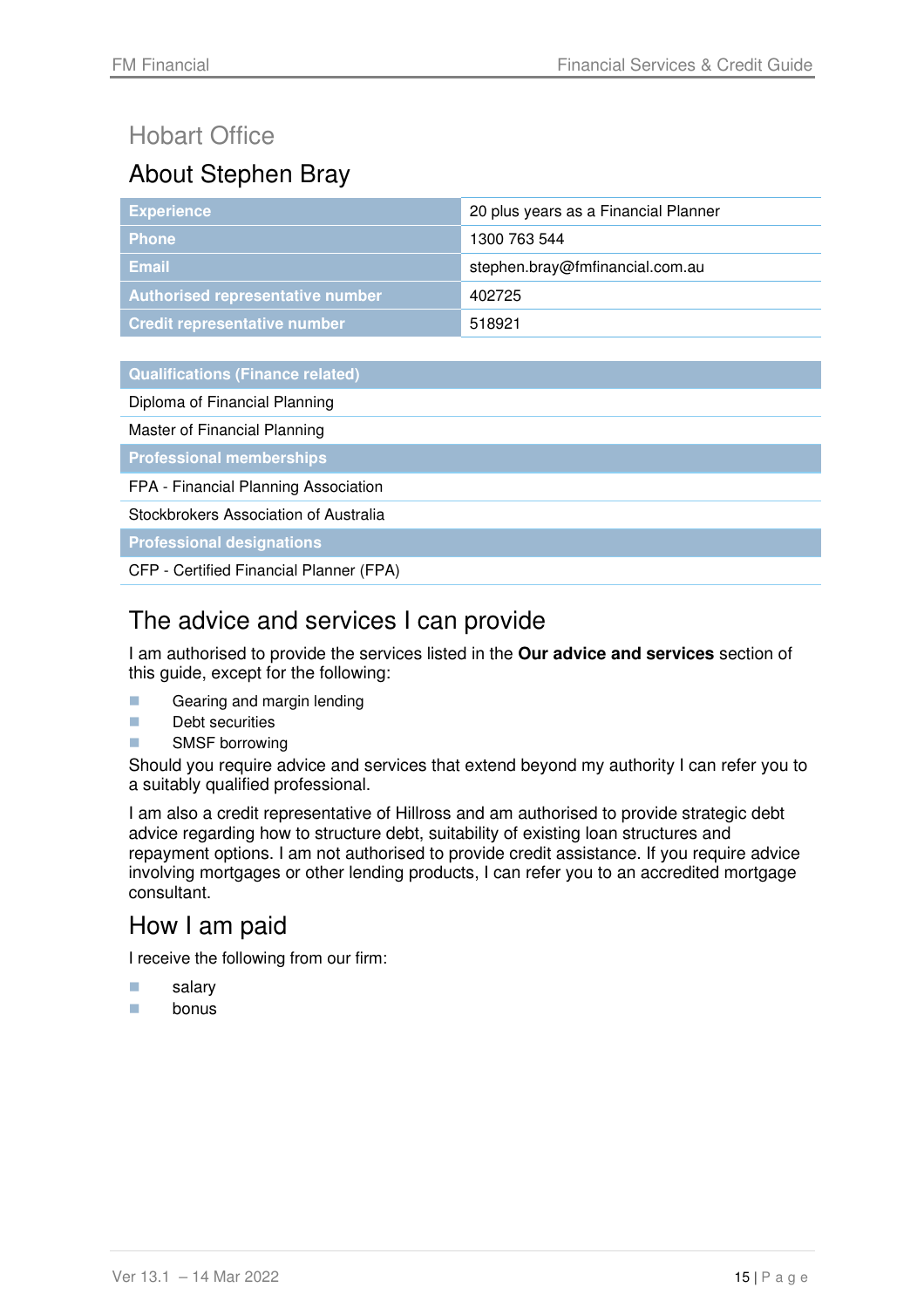# Melbourne Office

# About Robert Holt

| <b>Experience</b>                   | 30 plus years as a Financial Planner |  |
|-------------------------------------|--------------------------------------|--|
| <b>Phone</b>                        | 1300 763 544                         |  |
| Email                               | robert.holt@fmfinancial.com.au       |  |
| Authorised representative number    | 247588                               |  |
| <b>Credit representative number</b> | 368808                               |  |

#### **Qualifications (Finance related)**

Diploma of Financial Planning

**Professional memberships** 

FPA - Financial Planning Association

## The advice and services I can provide

I am authorised to provide the services listed in the **Our advice and services** section of this guide, except for the following:

- **EXTER 15 Estate planning (I am authorised to advise on limited estate planning solutions related to** your financial products)
- **Goals based investing**
- Securities (including listed securities and debt securities)

Should you require advice and services that extend beyond my authority I can refer you to a suitably qualified professional.

I am also a credit representative of Hillross and am authorised to provide strategic debt advice regarding how to structure debt, suitability of existing loan structures and repayment options. I am not authorised to provide credit assistance. If you require advice involving mortgages or other lending products, I can refer you to an accredited mortgage consultant.

## How I am paid

- **salary**
- **bonus**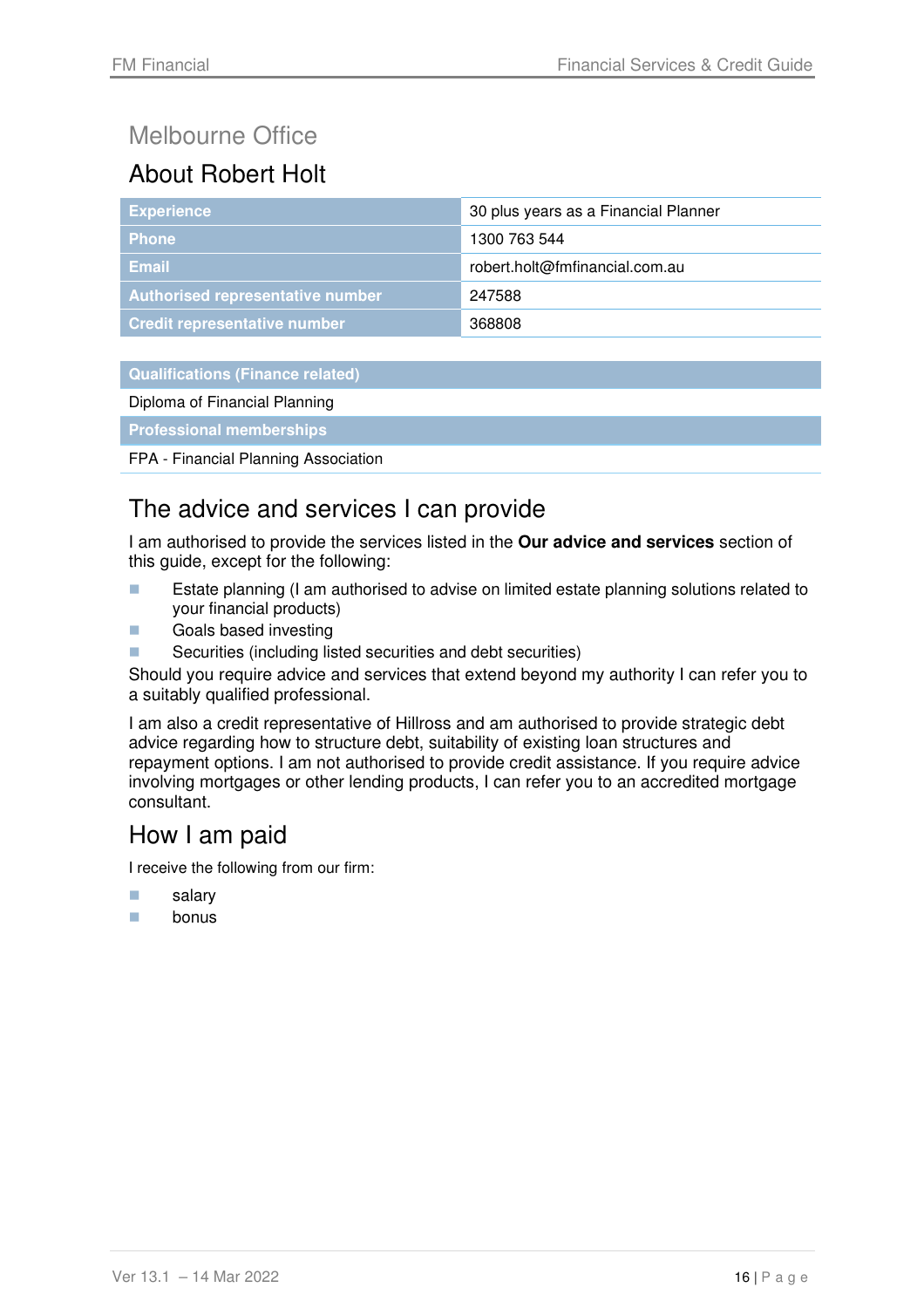# Melbourne Office

# About Sam Harrington

| <b>Experience</b>                   | 10 plus years as a Financial Planner |  |
|-------------------------------------|--------------------------------------|--|
| <b>Phone</b>                        | 1300 763 544                         |  |
| <b>Email</b>                        | sam.harrington@fmfinancial.com.au    |  |
| Authorised representative number    | 322839                               |  |
| <b>Credit representative number</b> | 492887                               |  |

#### **Qualifications (Finance related)**

#### Bachelor of Commerce

#### **Professional memberships**

#### FPA - Financial Planning Association

## The advice and services I can provide

I am authorised to provide the services listed in the **Our advice and services** section of this guide, except for the following:

- **Aged care**
- **Employer super**
- **EXTER 12** Estate planning (I am authorised to advise on limited estate planning solutions related to your financial products)
- Gearing and margin lending
- Securities (including listed securities and debt securities)
- Self-managed super funds (SMSF)
- **SMSF** borrowing

Should you require advice and services that extend beyond my authority I can refer you to a suitably qualified professional.

I am also a credit representative of Hillross and am authorised to provide strategic debt advice regarding how to structure debt, suitability of existing loan structures and repayment options. I am not authorised to provide credit assistance. If you require advice involving mortgages or other lending products, I can refer you to an accredited mortgage consultant.

### How I am paid

- **salary**
- $\Box$  bonus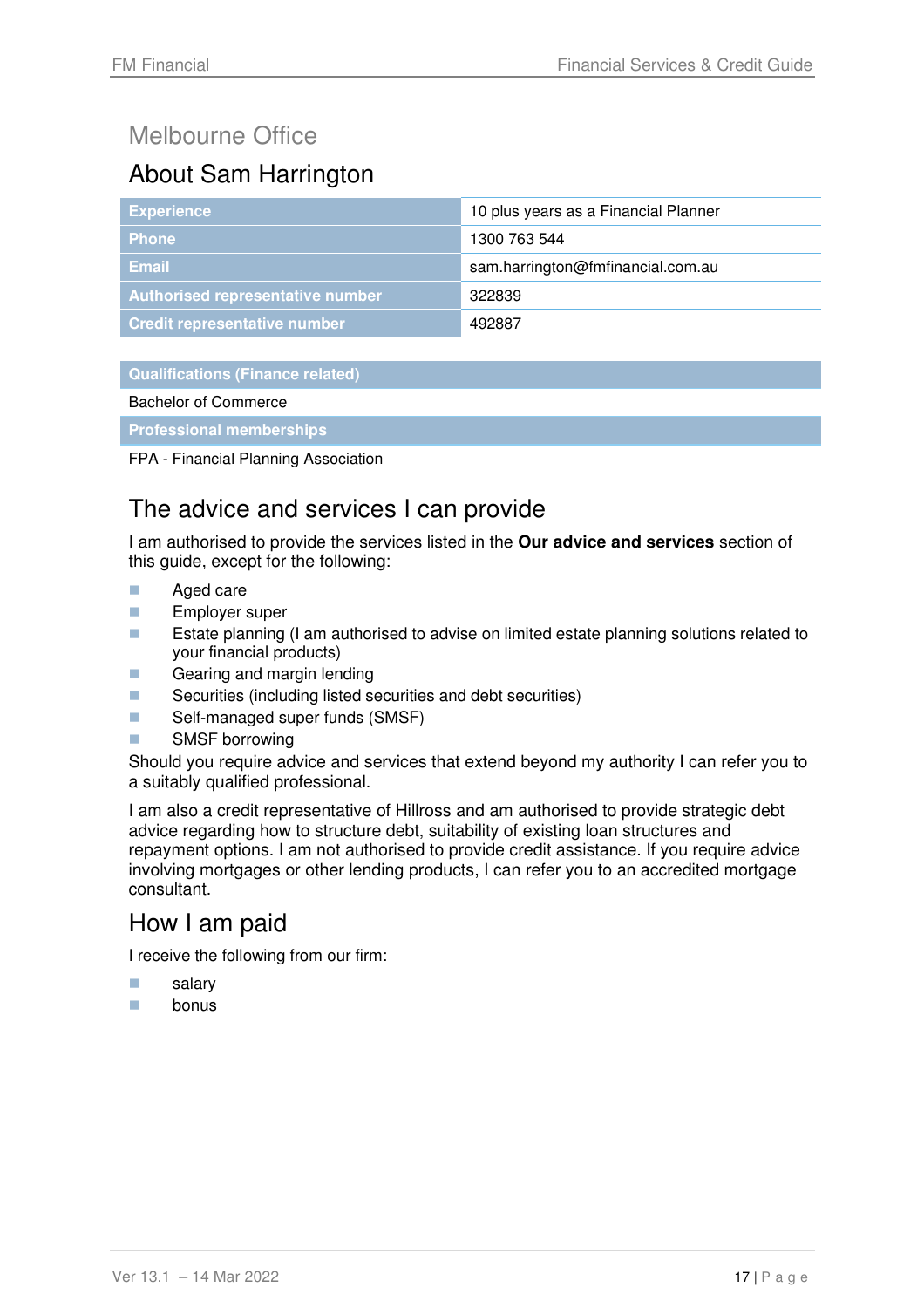# Melbourne Office

# About Stephen Jones

| <b>Experience</b>                   | 4 plus years as a Financial Planner |  |
|-------------------------------------|-------------------------------------|--|
| <b>Phone</b>                        | $(03)$ 9800 3433                    |  |
| Email                               | stephen@atmconsultants.com.au       |  |
| Authorised representative number    | 1234186                             |  |
| <b>Credit representative number</b> | 479082                              |  |

| <b>Qualifications (Finance related)</b> |  |
|-----------------------------------------|--|
|-----------------------------------------|--|

Diploma of Financial Planning

Bachelor of Business

**Professional memberships** 

CPA - Certified Practising Accountants

**Professional designations** 

CPA - Certified Practising Accountant

FCPA - Fellow of CPA Australia

## The advice and services I can provide

I am authorised to provide the services listed in the **Our advice and services** section of this guide, except for the following:

Goals based investing

Should you require advice and services that extend beyond my authority I can refer you to a suitably qualified professional.

I am also a credit representative of Hillross and am authorised to provide strategic debt advice regarding how to structure debt, suitability of existing loan structures and repayment options. I am not authorised to provide credit assistance. If you require advice involving mortgages or other lending products, I can refer you to an accredited mortgage consultant.

## How I am paid

I receive the following from our firm:

- equity in the firm
- Based on the above, the following contains my remuneration details:
- ATM Consultants

## My other business activities and relationships

In addition to providing the services listed in this guide, I have a relationship with ATM Consultants. Hillross has no involvement in these activities and is not responsible for any services, advice or products provided by this business.

I control a percentage of the equity interests in the business providing the services listed above. As a result, I will benefit from fees, dividends or income received from the business's profits that may result from any payments or other benefits received in respect of the services provided to you.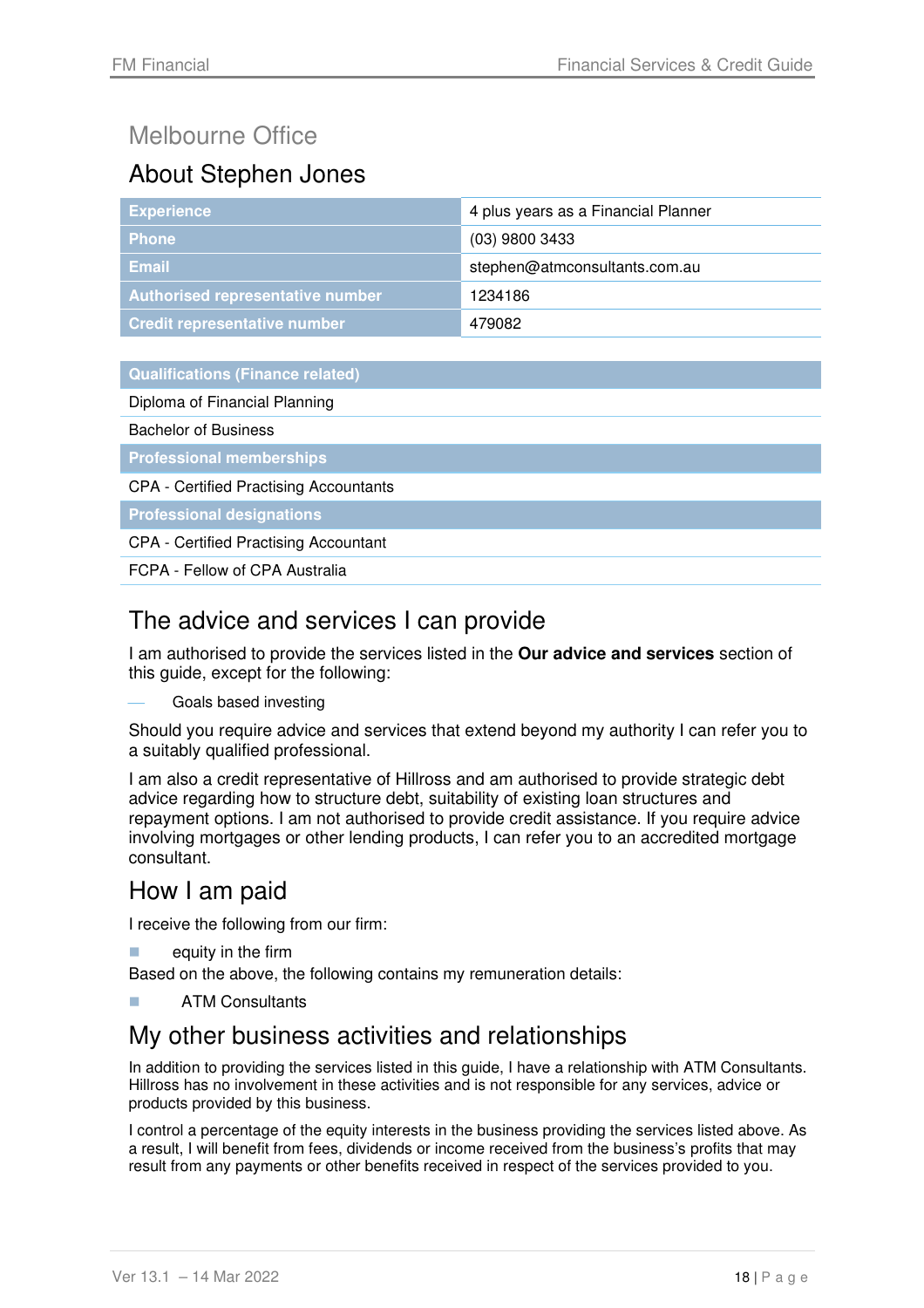# Schedule of fees

These prices should be used as a guide only. We will discuss your individual needs and agree our fees with you. The actual agreed fees will depend on factors such as the complexity of your circumstances and goals and the scope of the advice.

#### Initial fees

These are fees paid when you have agreed to receive our advice:

| <b>Initial service</b> |                       |
|------------------------|-----------------------|
| Initial Service Fee    | Starting from \$2,700 |

#### Ongoing service fees

We provide ongoing services for clients with existing ongoing fee arrangements to help you stay on track to meet your goals. Our ongoing service fees vary depending on the scope and complexity of services provided. The cost of these services are as follows:

| <b>Ongoing service</b> | <b>Fee amount</b>           |
|------------------------|-----------------------------|
| Premium                | Starting from \$7,700       |
| Primary                | Between \$2,700 and \$7,700 |

The amount of fees will depend on the service offering and these will be provided in a separate advice or services agreement. Note that ongoing service are closed to new clients and are applied to existing 'ongoing advice agreements' prior to 1 March 2020.

#### Annual advice and service fees

We also offer the following services for a fixed period of 12 months.

| ∣ Service              | <b>Fee amount</b> |
|------------------------|-------------------|
| <b>Premium Service</b> | From \$7.700      |
| <b>Primary Service</b> | From \$2,750      |

The amount of fees will depend on the service offering and these will be provided in a separate advice or services agreement.